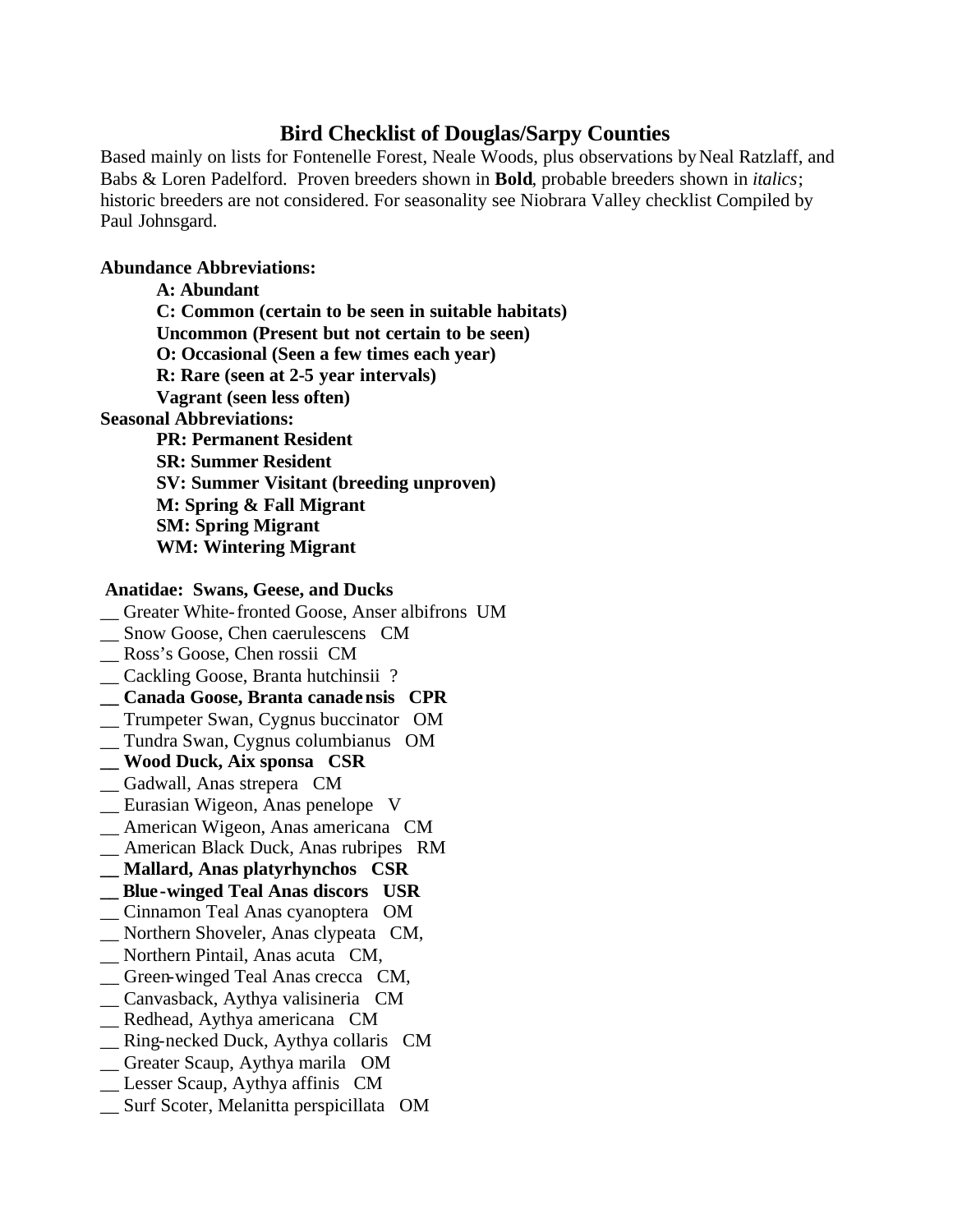\_\_ White-winged Scoter, Melanitta fusca OM \_\_ Black Scoter, Melanitta nigra OM \_\_ Long-tailed Duck, Clangula hyemalis OM \_\_ Bufflehead, Bucephala albeola CM \_\_ Common Goldeneye, Bucephala clangula CWM \_\_ Barrow's Goldeneye, Bucephala islandica V \_\_ Hooded Merganser, Lophodytes cucullatus CM, \_\_ Red-breasted Merganser, Mergus serrator CM \_\_ Common Merganser, Mergus merganser CWM \_\_ Ruddy Duck, Oxyura jamaicensis CM  **Phasianidae: Partridges, Grouse, etc** \_\_ Gray Partridge, Perdix perdix V **\_\_ Ring-necked Pheasant, Phasianus colchicus CPR** \_\_ Greater Prairie-Chicken, Tympanuchus cupido EXTIRPATED **\_\_ Wild Turkey, Meleagris gallopavo CPR Odontophoridae: New World Quail \_\_ Northern Bobwhite, Colinus virginianus OPR Gaviidae: Loons** \_\_ Red-throated Loon, Gavia stellata RM \_\_ Pacific Loon, Gavia pacifica RM \_\_ Common Loon, Gavia immer UM  **Podicipedidae: Grebes \_\_ Pied-billed Grebe, Podilymbus podiceps CSR** \_\_ Horned Grebe, Podiceps auritus OM \_\_ Red-necked Grebe, Podiceps grisegena OM \_\_ Eared Grebe, Podiceps nigricollis OM \_\_ Western Grebe, Aechmophorus occidentalis OM **Pelecanidae: Pelicans** \_\_ American White Pelican, Pelecanus erythrorhynchos CM  **Phalacrocoracidae: Cormorants** \_\_ Double-crested Cormorant, Phalacrocorax auritus CM **Ardeidae: Bitterns and Herons** \_\_ American Bittern, Botaurus lentiginosus OM **\_\_ Least Bittern, Ixobrychus exilis RSR \_\_ Great Blue Heron, Ardea herodias CSR \_\_ Great Egret, Ardea alba UM, RSR** \_\_ Snowy Egret, Egretta thula UM \_\_ Little Blue Heron, Egretta caerulea UM \_\_ Cattle Egret, Bubulcus ibis UM **\_\_ Green Heron, Butorides virescens CSR** \_\_ Black-crowned Night-Heron, Nycticorax nycticorax UM \_\_ Yellow-crowned Night-Heron, Nyctanassa violacea UM  **Threskiornithidae: Ibises, Spoonbills** \_\_ White-faced Ibis, Plegadis chihi V  **Cathartidae: American Vultures \_\_ Turkey Vulture, Cathartes aura CM, CSR Accipitridae: Kites, Hawks, Eagles** \_\_ Osprey, Pandion haliaetus UM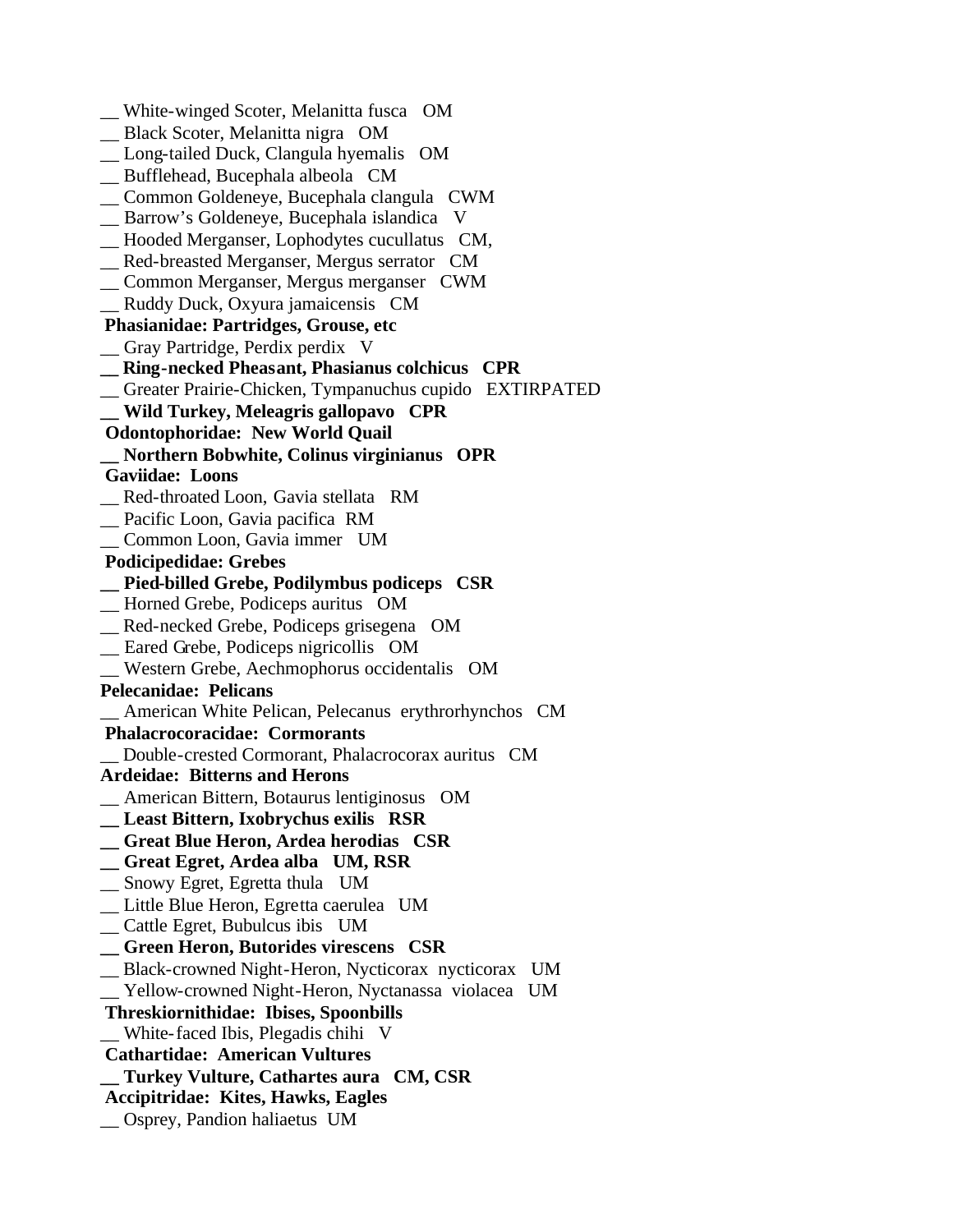\_\_ Mississippi Kite, Ictinia mississippiensis OM \_\_ Bald Eagle, Haliaeetus leucocephalus UM \_\_ Northern Harrier, Circus cyaneus UM \_\_ Sharp-shinned Hawk, Accipiter striatus CWM **\_\_ Cooper's Hawk, Accipiter cooperii UPR** \_\_ Northern Goshawk, Accipiter gentilis RWM **\_\_ Red-shouldered Hawk, Buteo lineatus RPR \_\_ Broad-winged Hawk, Buteo platypterus UM, RSR** \_\_ Swainson's Hawk, Buteo swainsoni OM **\_\_ Red-tailed Hawk, Buteo jamaicensis CPR** \_\_ Ferruginous Hawk, Buteo regalis OM \_\_ Rough-legged Hawk, Buteo lagopus UWM \_\_ Golden Eagle, Aquila chrysaetos V  **Falconidae: Falcons \_\_ American Kestrel, Falco sparverius CPR** \_\_ Merlin, Falco columbarius UM \_\_ Prairie Falcon, Falco mexicanus RM **\_\_ Peregrine Falcon, Falco peregrinus RSR (urban breeder) Rallidae: Rails, Gallinules, Coots** \_\_ King Rail, Rallus elegans RSR? \_\_ Virginia Rail, Rallus limicola UM \_\_ Sora, Porzana carolina UM **\_\_ Common Moorhen, Gallinula chloropus RSR \_\_ American Coot, Fulica americana CM, OSR Gruidae: Cranes** \_\_ Sandhill Crane, Grus canadensis RM **Charadriidae: Plovers and Sandpipers** \_\_ Black-bellied Plover, Pluvialis squatarola UM \_\_ American Golden-Plover, Pluvialis dominica UM \_\_ Semipalmated Plover, Charadrius semipalmatus UM **\_\_ Piping Plover, Charadrius melodus USR \_\_ Killdeer, Charadrius vociferus CSR Recurvirostridae: Stilts and Avocets** \_\_ American Avocet, Recurvirostra americana OM  **Scolopacidae: Sandpipers, Phalaropes** \_\_ Greater Yellowlegs, Tringa melanoleuca UM \_\_ Lesser Yellowlegs, Tringa flavipes CM \_\_ Solitary Sandpiper, Tringa solitaria UM \_\_ Willet, Catoptrophorus semipalmatus OM **\_\_ Spotted Sandpiper, Actitis macularia CM, USR** \_\_ Upland Sandpiper, Bartramia longicauda UM \_\_ Hudsonian Godwit, Limosa haemastica OM \_\_ Ruddy Turnstone, Arenaria interpres RM \_\_ Red Knot, Calidris canutus V \_\_ Sanderling, Calidris alba OM \_\_ Semipalmated Sandpiper, Calidris pusilla CM \_\_ Western Sandpiper, Calidris mauri RM \_\_ Least Sandpiper, Calidris minutilla CM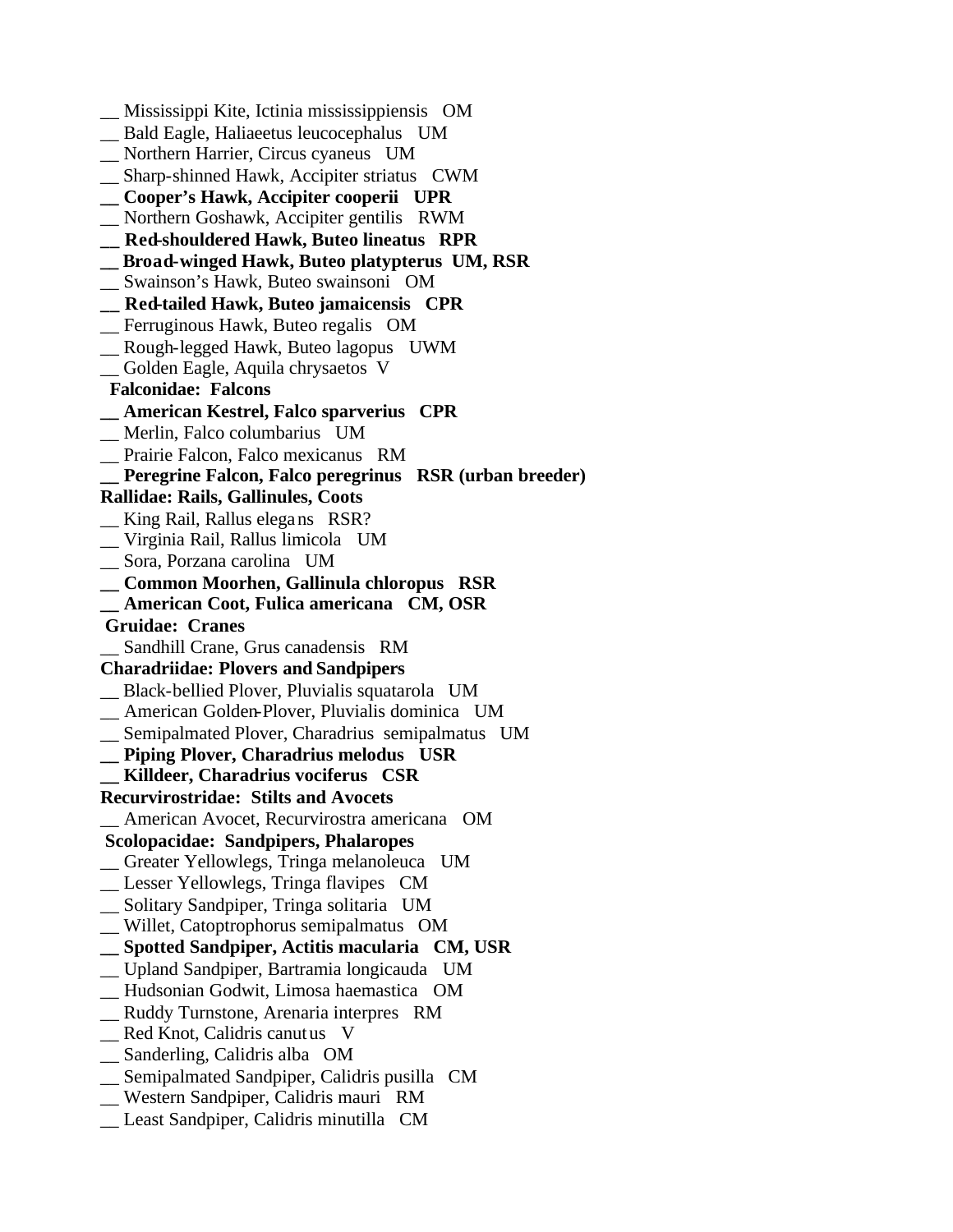- \_\_ White-rumped Sandpiper, Calidris fuscicollis USM \_\_ Baird's Sandpiper, Calidris bairdii CM \_\_ Pectoral Sandpiper, Calidris melanotos CM \_\_ Dunlin, Calidris alpina RM \_\_ Stilt Sandpiper, Calidris himantopus UM \_\_ Buff-breasted Sandpiper, Tryngites subruficollis UM \_\_ Short-billed Dowitcher, Limnodromus griseus RM \_\_ Long-billed Dowitcher, Limnodromus scolopaceus UM \_\_ Wilson's Snipe, Gallinago delicata UM **\_\_ American Woodcock, Scolopax minor USR** \_\_ Wilson's Phalarope, Phalaropus tricolor UM Red-necked Phalarope, Phalaropus lobatus V **Laridae: Gulls and Terns** \_\_ Franklin's Gull, Larus pipixcan CM \_\_ Little Gull, Larus minutus V \_\_ Bonaparte's Gull, Larus philadelphia UM \_\_ Mew Gull, Larus canus V \_\_ Ring-billed Gull, Larus delawarensis CM \_\_ California Gull, Larus californicus V \_\_ Herring Gull, Larus argentatus UM \_\_ Thayer's Gull, Larus thayeri V \_\_ Iceland Gull, Larus glaucoides V \_\_ Lesser Black-backed Gull, Larus fuscus V \_\_ Glaucous Gull, Larus hyperboreus V \_\_ Great Black-backed Gull, Larus marinus V \_\_ Sabine's Gull, Xema sabini V \_\_ Caspian Tern, Sterna caspia OM \_\_ Common Tern, Sterna hirundo RM \_\_ Forster's Tern, Sterna forsteri CM **\_\_ Least Tern, Sterna antillarum USR** \_\_ Black Tern, Chlidonias niger RM  **Columbidae: Pigeons and Doves \_\_ Rock Pigeon, Columba livia APR** \_\_ Eurasian Collared-Dove, Streptopelia decaocto OPR **\_\_ Mourning Dove, Zenaida macroura APR Cuculidae: Cuckoos and Anis \_\_ Black-billed Cuckoo, Coccyzus erythropthalmus OSR \_\_ Yellow-billed Cuckoo, Coccyzus americanus CSR Strigidae: Typical Owls \_\_ Eastern Screech-Owl, Otus asio UPR \_\_ Great Horned Owl, Bubo virginianus UPR** \_\_ Snowy Owl, Nyctea scandiaca V \_\_ Burrowing Owl, Athene cunicularia V **\_\_ Barred Owl, Strix varia UPR** \_\_ Long-eared Owl, Asio otus RWM \_\_ Short-eared Owl, Asio flammeus V?
- \_\_ Northern Saw-whet Owl, Aegolius acadicus RWM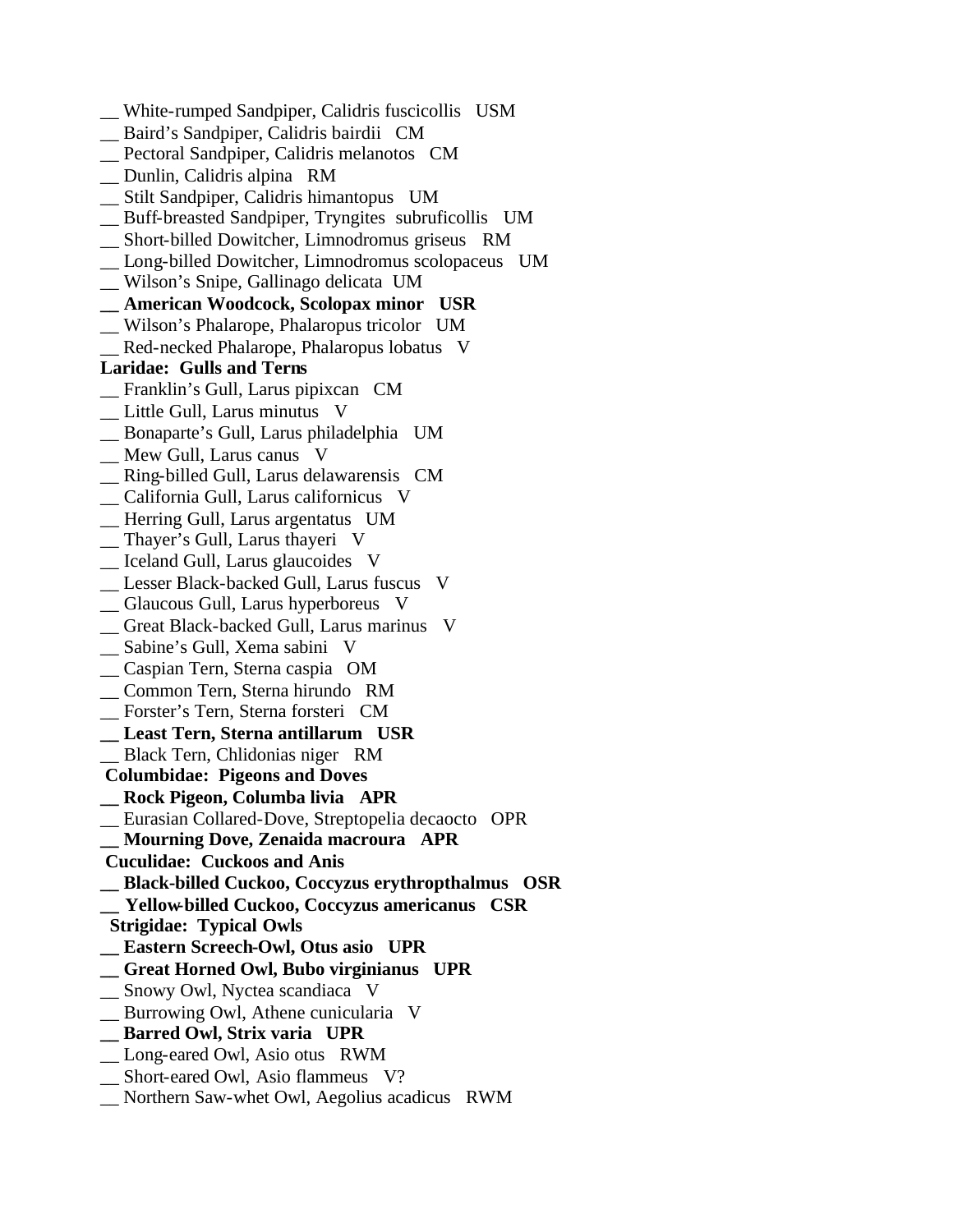**Caprimulgidae: Goatsuckers \_\_ Common Nighthawk, Chordeiles minor CSR \_\_ Whip-poor-will, Caprimulgus vociferus USR Apodidae: Swifts \_\_ Chimney Swift, Chaetura pelagica CSR Trochilidae: Hummingbirds \_\_ Ruby-throated Hummingbird, Archilochus colubris CM, USR** \_\_ Broad-tailed Hummingbird, Selasphorus platycercus V \_\_ Rufous Hummingbird, Selasphorus rufus V  **Alcedinidae: Kingfishers \_\_ Belted Kingfisher, Ceryle alcyon CPR Picidae: Woodpeckers \_\_ Red-headed Woodpecker, Melanerpes erythrocephalus CSR, UPR \_\_ Red-bellied Woodpecker, Melanerpes carolinus CPR** \_\_ Yellow-bellied Sapsucker, Sphyrapicus varius UWM **\_\_ Downy Woodpecker, Picoides pubescens CPR \_\_ Hairy Woodpecker, Picoides villosus CPR \_\_ Northern Flicker, Colaptes auratus CPR \_\_ Pileated Woodpecker, Dryocopus pileatus RPR Tyrannidae: Tyrant Flycatchers** \_\_ Olive-sided Flycatcher, Contopus cooperi UM **\_\_ Eastern Wood-Pewee, Contopus virens CSR** \_\_ Yellow-bellied Flycatcher, Empidonax flaviventris OM **\_\_ Acadian Flycatcher, Empidonax virescens OM, RSR** \_\_ Alder Flycatcher, Empidonax alnorum UM **\_\_ Willow Flycatcher, Empidonax traillii OSR** \_\_ Least Flycatcher, Empidonax minimus UM **\_\_ Eastern Phoebe, Sayornis phoebe CSR \_\_ Great Crested Flycatcher, Myiarchus crinitus CSR \_\_ Western Kingbird, Tyrannus verticalis USR \_\_ Eastern Kingbird, Tyrannus tyrannus CSR** \_\_ Scissor-tailed Flycatcher, Tyrannus forficatus V  **Laniidae: Shrikes** \_\_ Northern Shrike, Lanius excubitor RWM **\_\_ Loggerhead Shrike, Lanius ludovicianus RSR Vireonidae: Vireos** \_\_ White-eyed Vireo, Vireo griseus OM **\_\_ Bell's Vireo, Vireo bellii USR** \_\_ Blue-headed Vireo, Vireo solitarius UM **\_\_ Yellow-throated Vireo, Vireo flavifrons SCR \_\_ Warbling Vireo, Vireo gilvus CSR** \_\_ Philadelphia Vireo, Vireo philadelphicus OM **\_\_ Red-eyed Vireo, Vireo olivaceus CSR Corvidae: Jays, Magpies, and Crows \_\_ Blue Jay, Cyanocitta cristata CPR \_\_ American Crow, Corvus brachyrhynchos CPR Alaudidae: Larks \_\_ Horned Lark, Eremophila alpestris UPR, UM**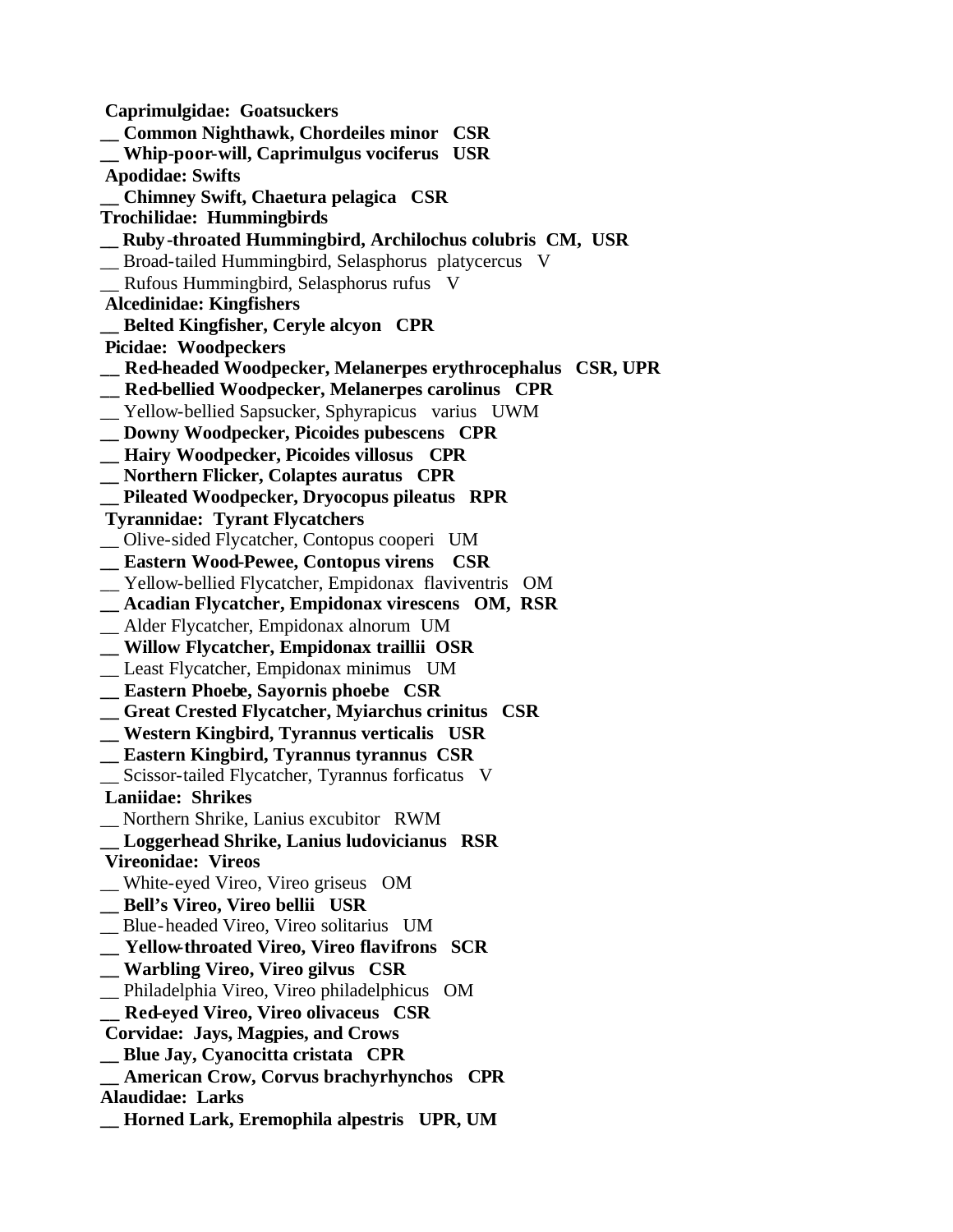**Hirundinidae: Swallows \_\_ Purple Martin, Progne subis USR \_\_ Tree Swallow, Tachycineta bicolor CSR \_\_ N Rough-winged Swallow, Stelgidopteryx serripennis CSR \_\_ Bank Swallow, Riparia riparia USR \_\_ Barn Swallow, Hirundo rustica CSR \_\_ Cliff Swallow, Petrochelidon pyrrhonota CSR Paridae: Titmice \_\_ Black-capped Chickadee, Poecile atricapillus CPR \_\_ Tufted Titmouse, Baeolophus bicolor CPR Sittidae: Nuthatches** \_\_ Red-breasted Nuthatch, Sitta canadensis UWM **\_\_ White-breasted Nuthatch, Sitta carolinensis CPR Certhiidae: Creepers \_\_ Brown Creeper, Certhia americana UPR Troglodytidae: Wrens** \_\_ Rock Wren, Salpinctes obsoletus V \_\_ Canyon Wren, Catherpes mexicanus; **\_\_ Carolina Wren, Thryothorus ludovicianus UPR \_\_ House Wren, Troglodytes aedon ASR** \_\_ Winter Wren, Troglodytes troglodytes UWM \_\_ Sedge Wren, Cistothorus platensis USR \_\_ Marsh Wren, Cistothorus palustris UM  **Regulidae: Kinglets** \_\_ Golden-crowned Kinglet, Regulus satrapa OWM \_\_ Ruby-crowned Kinglet, Regulus calendula CM  **Sylviidae: Gnatcatchers \_\_ Blue-gray Gnatcatcher, Polioptila caerulea USR Turdidae: Thrushes and Allies \_\_ Eastern Bluebird, Sialia sialis CSR** \_\_ Mountain Bluebird, Sialia currucoides \_\_ Townsend's Solitaire, Myadestes townsendi RWM \_\_ Veery, Catharus fuscescens RM \_\_ Gray-cheeked Thrush, Catharus minimus UM \_\_ Swainson's Thrush, Catharus ustulatus CM \_\_ Hermit Thrush, Catharus guttatus UM **\_\_ Wood Thrush, Hylocichla mustelina USR \_\_ American Robin, Turdus migratorius CSR** \_\_ Varied Thrush, Ixoreus naevius V  **Mimidae: Mockingbirds, Thrashers \_\_ Gray Catbird, Dumetella carolinensis CSR** \_\_ Northern Mockingbird, Mimus polyglottos RM **\_\_ Brown Thrasher, Toxostoma rufum CSR Sturnidae: Starlings \_\_ European Starling, Sturnus vulgaris APR Motacillidae: Pipits** \_\_ American Pipit, Anthus rubescens UM \_\_ Sprague's Pipit, Anthus spragueii RM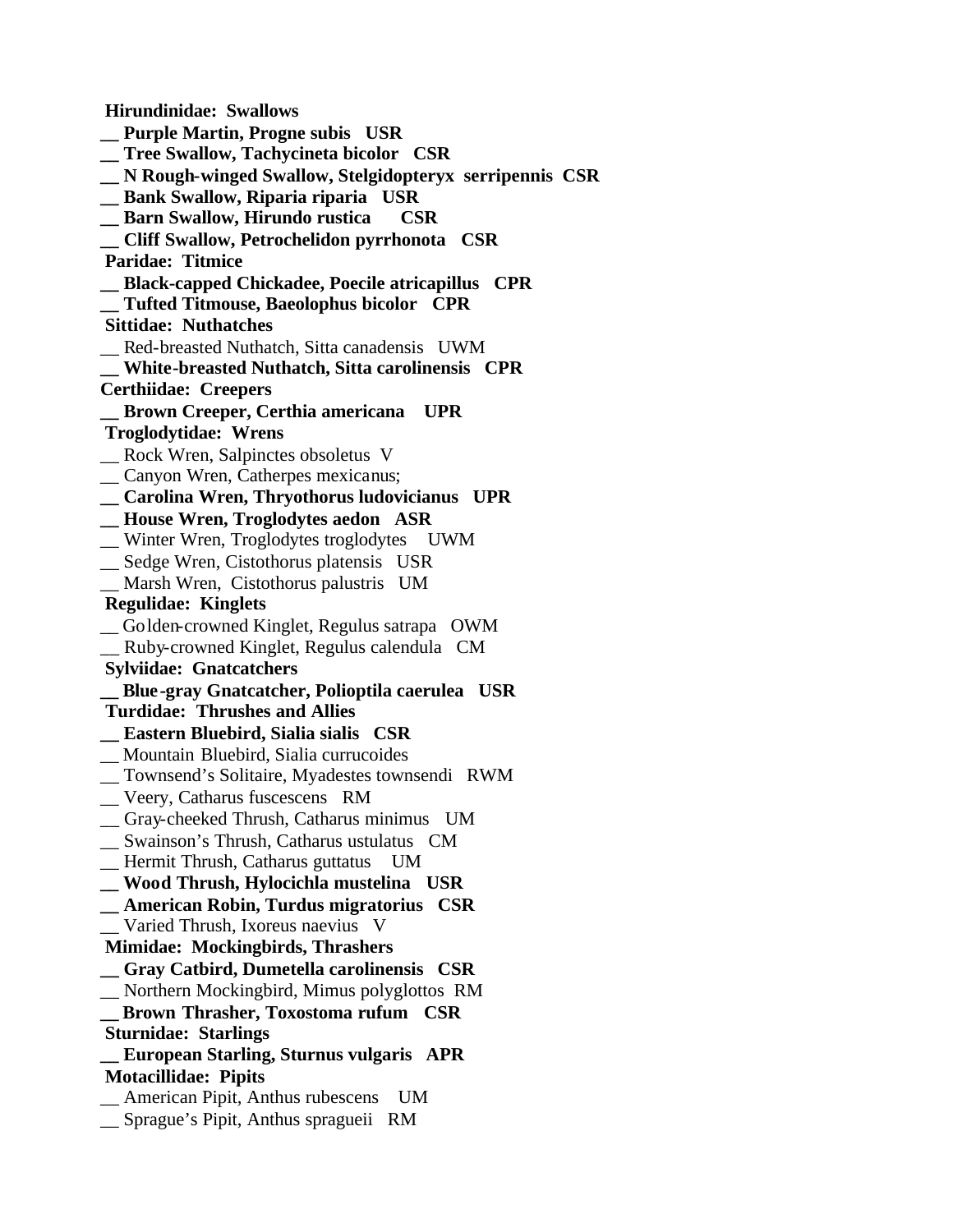**Bombycillidae: Waxwings** \_\_ Bohemian Waxwing, Bombycilla garrulus V **\_\_ Cedar Waxwing, Bombycilla cedrorum USR Parulidae: Wood Warblers** \_\_ Blue-winged Warbler, Vermivora pinus RM \_\_ Golden-winged Warbler, Vermivora chrysoptera UM \_\_ Tennessee Warbler, Vermivora peregrina CM \_\_ Orange-crowned Warbler, Vermivora celata CM \_\_ Nashville Warbler, Vermivora ruficapilla CM **\_\_ Northern Parula, Parula americana USR \_\_ Yellow Warbler, Dendroica petechia CSR** \_\_ Chestnut-sided Warbler, Dendroica pensylvanica UM \_\_ Magnolia Warbler, Dendroica magnolia UM \_\_ Cape May Warbler, Dendroica tigrina OM \_\_ Black-throated Blue Warbler, Dendroica caerulescens OM \_\_ Yellow-rumped Warbler, Dendroica coronata CM \_\_ Black-throated Green-Warbler, Dendroica virens UM \_\_ Blackburnian Warbler, Dendroica fusca UM **\_\_ Yellow-throated Warbler, Dendroica dominica USR** \_\_ Pine Warbler, Dendroica pinus OM \_\_ Palm Warbler, Dendroica palmarum UM \_\_ Bay-breasted Warbler, Dendroica castanea UM \_\_ Blackpoll Warbler, Dendroica striata UM **\_\_ Cerulean Warbler, Dendroica cerulea RSR** \_\_ Black-and-white Warbler, Mniotilta varia UM **\_\_ American Redstart, Setophaga ruticilla CSR \_\_ Prothonotary Warbler, Protonotaria citrea RSR** \_\_ Worm-eating Warbler, Helmitheros vermivorus RM **\_\_ Ovenbird, Seiurus aurocapillus OSR** \_\_ Northern Waterthrush, Seiurus noveboracensis UM **\_\_ Louisiana Waterthrush, Seiurus motacilla USR \_\_ Kentucky Warbler, Oporornis formosus USR** \_\_ Connecticut Warbler, Oporornis agilis OM \_\_ Mourning Warbler, Oporornis philadelphia UM **\_\_ Common Yellowthroat, Geothlypis trichas CSR** \_\_ Hooded Warbler, Wilsonia citrina RM \_\_ Wilson's Warbler, Wilsonia pusilla UM \_\_ Canada Warbler, Wilsonia canadensis OM Yellow-breasted Chat, Icteria virens V  **Thraupidae: Tanagers \_\_ Summer Tanager, Piranga rubra OSR \_\_ Scarlet Tanager, Piranga olivacea USR** \_\_ Western Tanager, Piranga ludoviciana V  **Emberizidae: Towhees & Sparrows \_\_ Eastern Towhee, Pipilo erythrophthalmus CSR** \_\_ Spotted Towhee, Pipilo maculatus UWM \_\_ American Tree Sparrow, Spizella arborea CWM **\_\_ Chipping Sparrow, Spizella passerina CSR**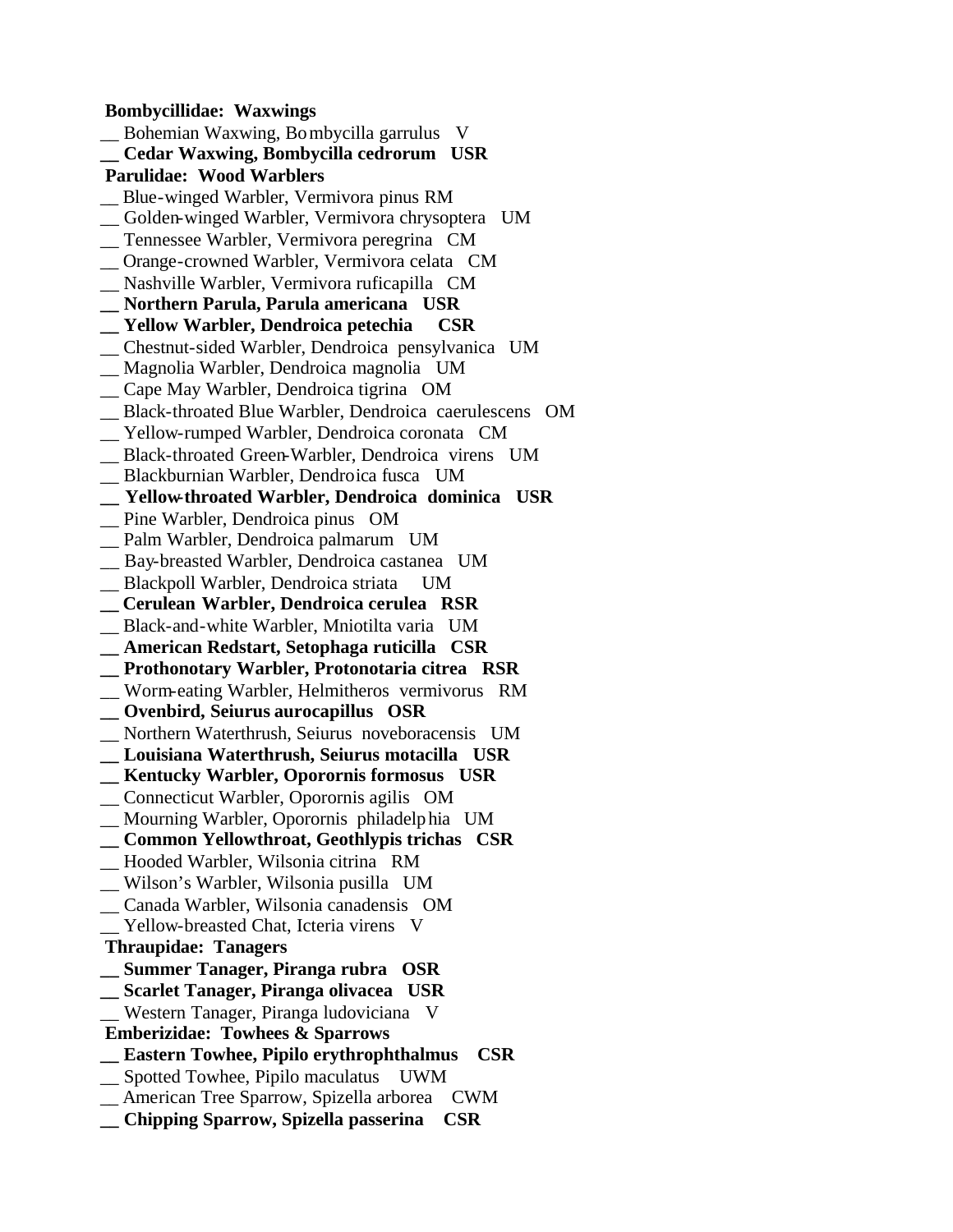\_\_ Clay-colored Sparrow, Spizella pallida UM **\_\_ Field Sparrow, Spizella pusilla USR \_\_ Vesper Sparrow, Pooecetes gramineus OSR \_\_ Lark Sparrow, Chondestes grammacus RSR** \_\_ Savannah Sparrow, Passerculus sandwichensis UM **\_\_ Grasshopper Sparrow, Ammodramus savannarum USR \_\_ Henslow's Sparrow, Ammodramus henslowii USR** \_\_ Le Conte's Sparrow, Ammodramus leconteii UM \_\_ Nelson's Sharp-tailed Sparrow, Ammodramus nelsoni RM \_\_ Fox Sparrow, Passerella iliaca UM **\_\_ Song Sparrow, Melospiza melodia CPR** \_\_ Lincoln's Sparrow, Melospiza lincolnii CM \_\_ Swamp Sparrow, Melospiza georgiana OM \_\_ White-throated Sparrow, Zonotrichia albicollis CM, OWM \_\_ Harris's Sparrow, Zonotrichia querula UM, UWM \_\_ White-crowned Sparrow, Zonotrichia leucophrys CM \_\_ Dark-eyed Junco, Junco hyemalis CWM \_\_ Lapland Longspur, Calcarius lapponicus OWM \_\_ Smith's Longspur, Calcarius pictus RM \_\_ Chestnut-collared Longspur, Calcarius ornatus V \_\_ Snow Bunting, Plectrophenax nivalis V  **Cardinalidae: Cardinals & Grosbeaks \_\_ Northern Cardinal Cardinalis cardinalis CPR \_\_ Rose-breasted Grosbeak, Pheucticus ludovicianus CSR \_\_ Blue Grosbeak, Passerina caerulea OSR**  \_\_ Lazuli Bunting, Passerina amoena V **\_\_ Indigo Bunting, Passerina cyanea CSR \_\_ Dickcissel, Spiza americana CSR Icteridae: Blackbirds, Orioles, etc \_\_ Bobolink, Dolichonyx oryzivorus RM, RSR \_\_ Red-winged Blackbird, Agelaius phoeniceus ASR \_\_ Eastern Meadowlark, Sturnella magna CSR \_\_ Western Meadowlark, Sturnella neglecta CPR \_\_ Yellow-headed Blackbird, Xanthocephalus xanthocephalus OM** \_\_ Rusty Blackbird, Euphagus carolinus UM \_\_ Brewer's Blackbird, Euphagus cyanocephalus RM **\_\_ Common Grackle, Quiscalus quiscula CSR \_\_ Great-tailed Grackle, Quiscalus mexicanus OSR \_\_ Brown-headed Cowbird, Molothrus ater CSR \_\_ Orchard Oriole, Icterus spurius USR \_\_ Baltimore Oriole, Icterus galbula CSR** \_\_ Bullock's Oriole, Icterus bullockii  **Fringillidae: Finches** \_\_ Pine Grosbeak, Pinicola enucleator V \_\_ Purple Finch, Carpodacus purpureus UWM **\_\_ House Finch, Carpodacus mexicanus CPR** \_\_ Red Crossbill, Loxia curvirostra RM \_\_\_White-winged Crossbill, Loxia leucoptera RWM